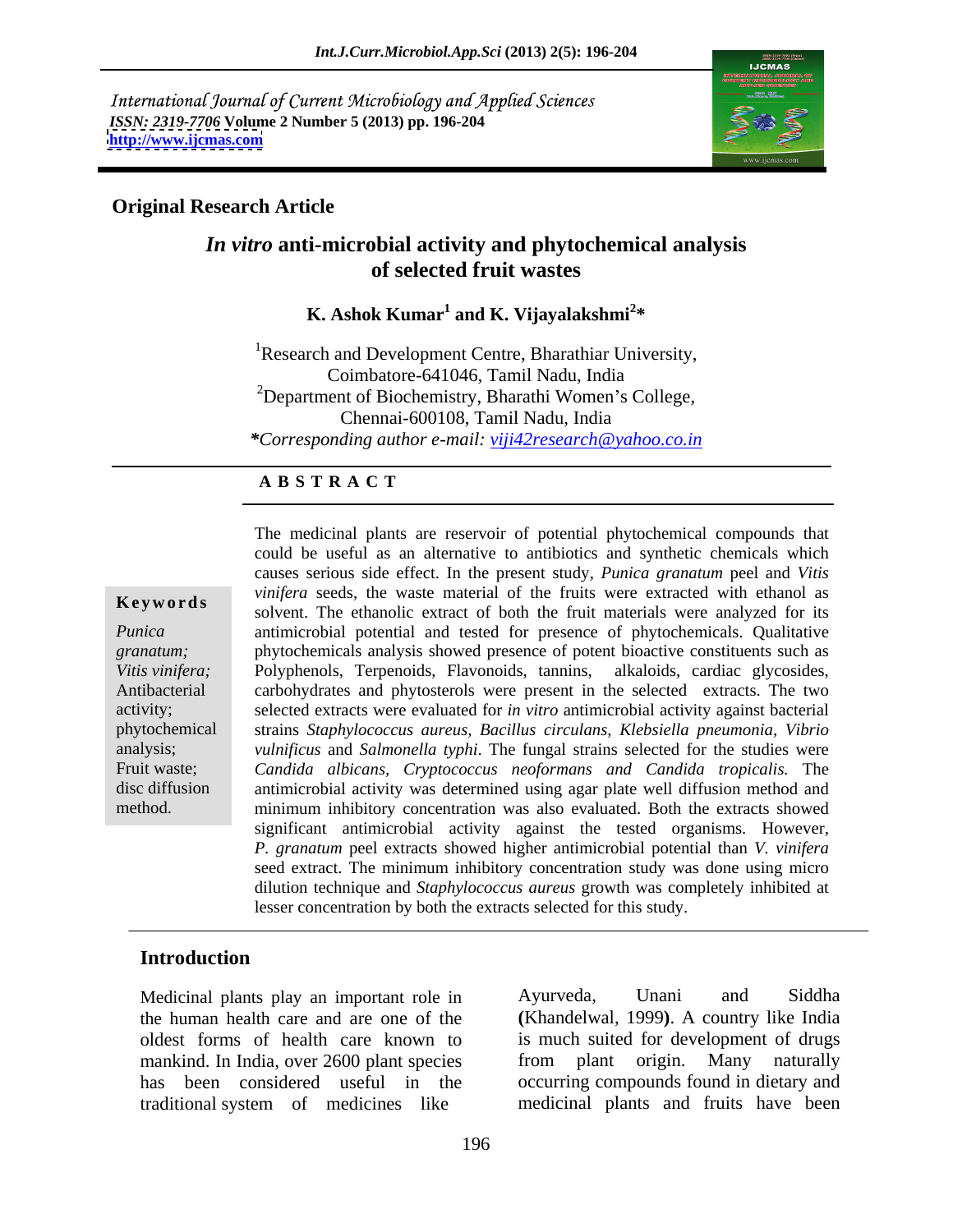shown to possess antimicrobial activities activities, as well as having been used from ancient times. They have dietary supplement (Shenoy *et al.*, 2007). been shown to be good alternatives to GSE is considered as a powerful effects (Pawar and Nabar , 2010; Olila *et al*, 2001). The clinical efficacy of many existing antibiotics is being threatened by the emergence of multidrug-resistant pathogenic strains (Bandow *et al*., 2003). Several antimicrobial agents were isolated xanthones, benzophenones, coumarins and market, Chennai, India of same cultivar. flavonoids (Belguith and Kthiri, 2010) The fruits *Punica granatum* belonging to

Europe that has a rich history of traditional select healthy fruits. The *Punica* diseases (Jayaprakasha *et al*., 2006). It is Pomegranate peels are exploited in Chennai. traditional medicine because of their strong astringency, making them a popular remedy throughout the world. In the form of an aqueous decoction (i.e., boiling the hulls in water for 10-40 minutes), it was used for dysentary and diarrhea, and also for stomatitis it can be drunk, used as a mouthwash, douche or enema (Lansky and

Grapes (*Vitis Vinifera*), is cultivated today in all temperature regions of the world (Gruenwald *et al*., 2004). The grape seed extract has been reported to possess a broad spectrum of pharmacological and therapeutic effects such as antioxidative, anti-inflammatory and antimicrobial until solvents are completely evaporated

(Kouassi and Shelef, 1998; Larson *et al*, cardioprotective, hepatoprotective, and 1996). Antimicrobials of plant origin have neuroprotective effects. The seeds of the enormous therapeutic potential and have grape are used in herbal medicine and as a synthetic chemical antimicrobial agents antioxidant nutritive supplement that and antibiotics because of the serious side prevents premature ageing and diseases activities, as well as having cardioprotective, hepatoprotective, and neuroprotective effects. The seeds of the dietary supplement (Shenoy *et al.,* 2007). GSE is considered as <sup>a</sup> powerful (Chedea *et al.,* 2010*)*.

## **Materials and methods**

## **Collection of plant material**

from plants including secondary The plant specimens for the proposed metabolites such as essential oil, study were collected from Koyambedu Pomegranate tree, *Punica granatum* L., is belonging to *Vitaceae* family were a native shrub of Asia and Mediterranean selected for this study. Care was taken to use in medicine. For centuries, the barks, *granatum* peel and *Vitis vinifera* seeds leaves, flowers, fruits, and seeds of this were removed, washed and used for the plant have been used to ameliorate studies. The plant materials (*P.granatum*  widely reported that pomegranate exhibits PRAC/2009/361) selected for the studies antivirus, antioxidant, anticancer, and were authenticated by Dr. P. Jayaraman, antiproliferative activities (Faria *et al.*, Director of National Institute of Herbal 2007; Adhami and Mukhtar, 2006). Science, Plant Anatomy Research Centre, market, Chennai, India of same cultivar. The fruits *Punica granatum* belonging to Lythraceae family and *Vitis vinifera* select healthy fruits. The *Punica*  PRAC/2009/360 and *V. vinifera*- Director of National Institute of Herbal Science, Plant Anatomy Research Centre, Chennai.

## **Preparation of the extracts**

Shubert, 2004). mechanical grinder individually. 100g of *P.granatum* peel and *V.vinifera* seeds were removed from the fruits and washed thoroughly using sterilized water. The selected plant materials were shade dried and pulverized to fine powder in a Course powder were weighed and extracted with 1 Litre of Ethanol as solvent. These extract were collected after filtration using Whatman No.1 filter paper. The solvent were concentrated under reduced pressure in a rotary evaporator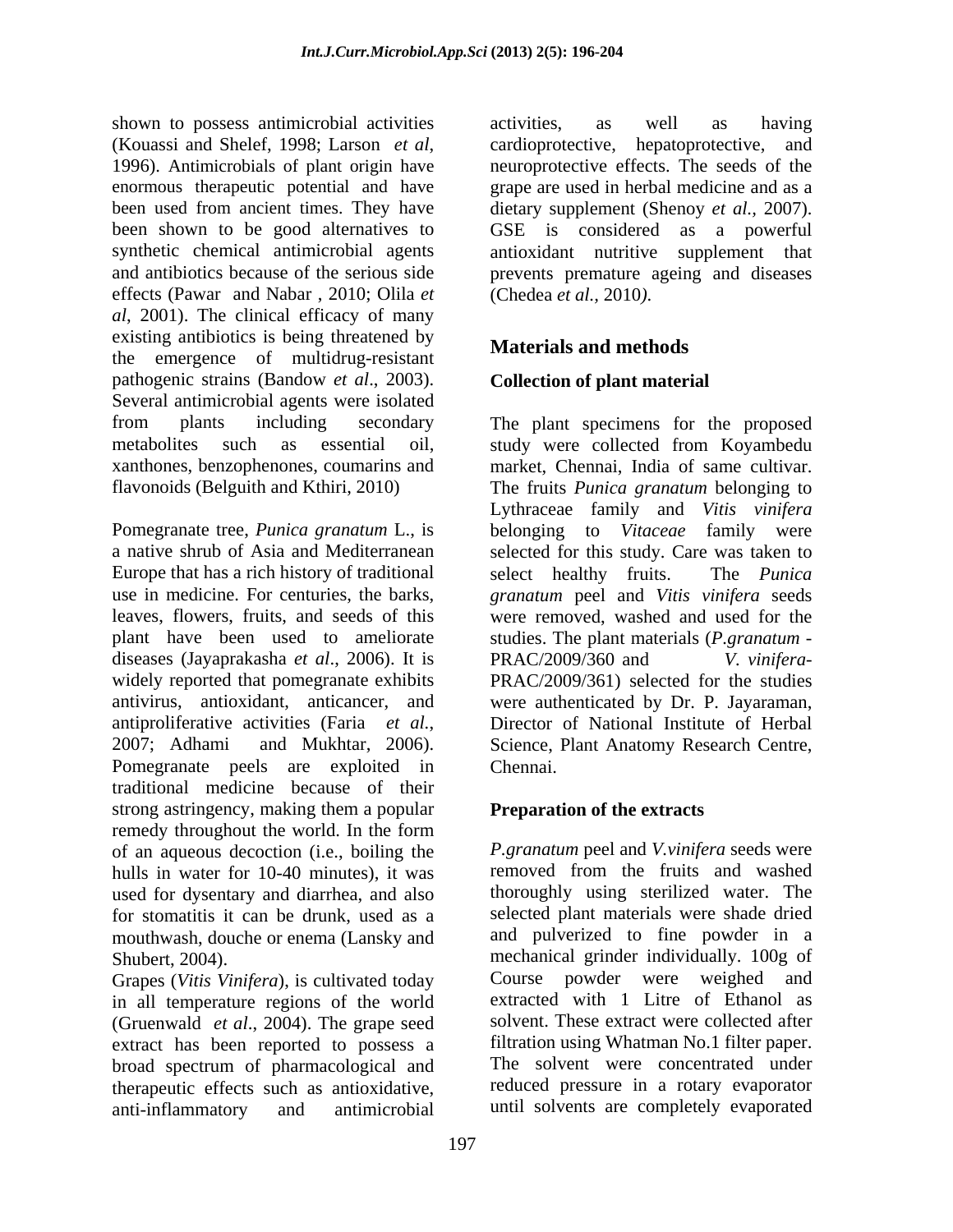extracts were used for further studies. A loopful inoculum of each bacterium and

Qualitative phytochemical analysis was performed to find out the presence of Beef extract -3.0 g, Peptone -5.0 g, potent phytochemicals using the Distilled water-1000 ml. The medium was Sofowora, 1993). 15 min.

# **Determination of antimicrobial activity** The disc diffusion method (Bauer AW et

Bacterial strains *Staphylococcus aureus* Potato dextrose agar for anti-fungal (MTCC 1144), *Bacillus circulans* (MTCC activity. The Muller Hinton Agar and 7635)*, Klebsiella pneumonia* (MTCC Potato dextrose agar were prepared and 3040) and *Vibrio vulnificus* (ATCC autoclaved at 121 C for 20min.The plates 33817) were selected along withfungal were prepared by pouring 15ml of molten strain *Candida albicans* (MTCC 227) and *Candida trophicalis* (MTCC 184)*.*All the and bacterial strain *Salmonella typhi* were microorganisms was freshly cultured prior to susceptibility testing by transferring them into a separate sterile test tube containing nutrient broth and incubated overnight at 37°C. A microbial loop was used to remove a colony of each bacterium controls. A disc loaded with 25% DMSO

from the extract. This obtained alcoholic **Phytochemical analysis** broth and incubated overnight at 37°C. procedures of (Kokate *et al.,* 1995; adjusted to pH 7.4 and sterilized by Harborne, 1998; Trease and Evans, 1989; autoclaving at 15 lbs pressure (121ºC) for recovered and sub cultured on fresh media. A loopful inoculum of each bacterium and fungus was suspended in 5ml of nutrient These overnight cultures were used for the study. Composition of nutrient broth were Beef extract -3.0 g, Peptone -5.0 g, Distilled water-1000 ml. The medium was 15 min.

**by disc diffusion assay** *al*, 1966) was used to screen the anti- **Bacterial and fungal strain**  assay was done using Muller Hinton Agar The disc diffusion method (Bauer AW *et*  microbial activity. *In-vitro* antibacterial (MHA, pH  $7.3 \pm 0.1$ ) for anti-bacterial and

above selected strains were obtained from The plates were allowed to solidify for 10 Microbial Type Culture Collection (MTCC), Chandigarh, India and American suspension was swabbed uniformly, and Type Culture Collection (ATCC), USA. Fungal strains *Cryptococcus neoformans,* clinical isolates obtained from Saveetha Medical College, Thandalam, Tamilnadu, 25% DMSO and dried at 37°C overnight. India. Strains were maintained at 4<sup>o</sup>C on The loaded disc was placed on the surface nutrient agar slants. Each of the of medium, the compound was allowed to media into sterile petri plates.<br>The plates were allowed to solidify for 10 minutes.0.1% standardized inoculums the inoculums were allowed to dry for 5 minutes. Sterile HiMedia paper disc (6mm) were soaked in 20µl of the extract with different concentration diluted in diffuse for 5 minutes, and the plates were kept for incubation at 37°C for 24hrs.

and fungus from pure culture and transfer alone served as the negative control. The it into nutrient broth. antibacterial activity was evaluated by **Preparation of inoculums** *zone* formed around the discs. In The organisms selected for studies were loaded disks were placed in the surface ofAntibiotic disc containing Chloramphenicol (30µg) was used as controls. A disc loaded with 25% DMSO measuring the diameter of the inhibition antifungal activity determination the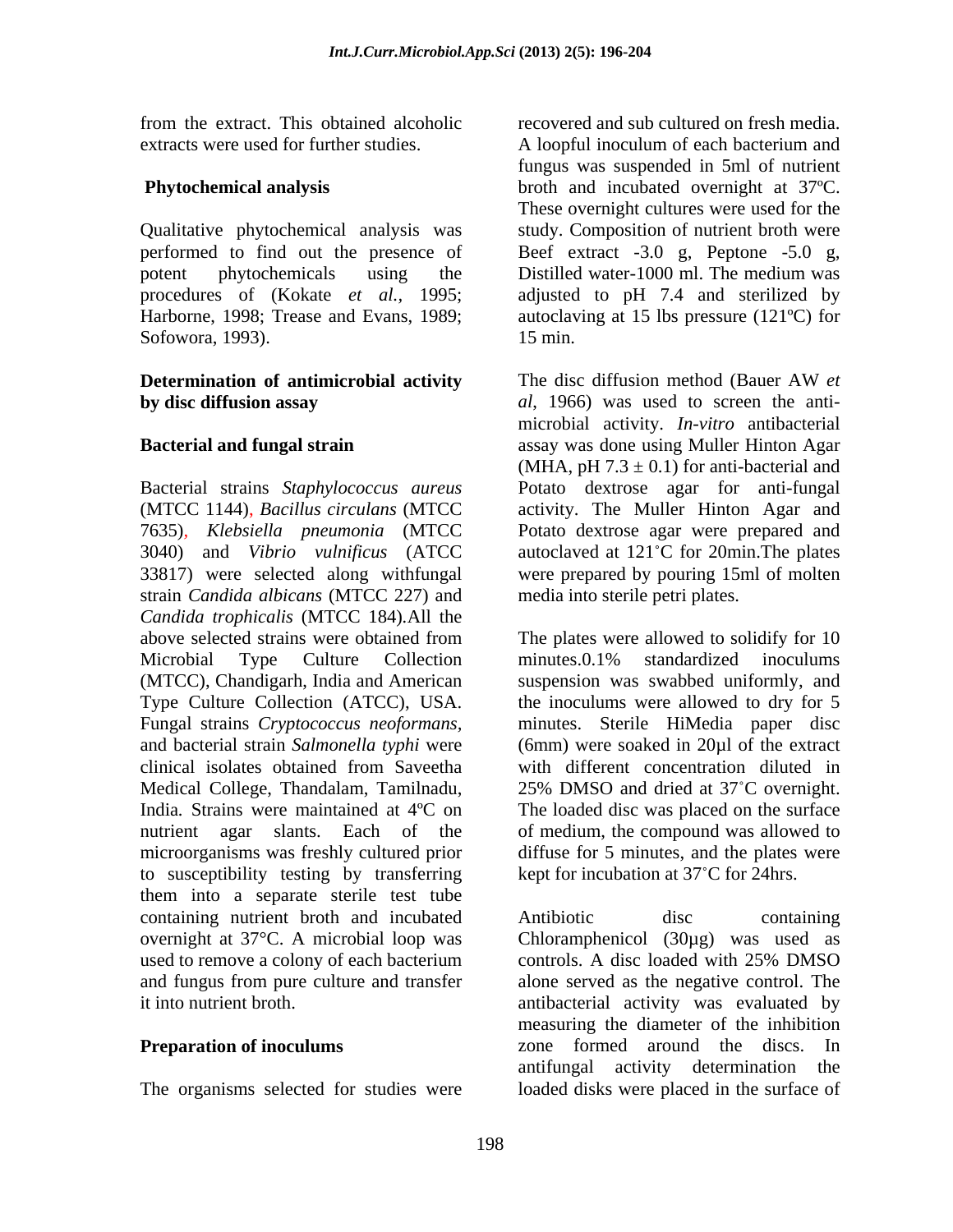medium and the plates were kept for **Results and discussion** incubation at  $28^\circ$ c for 72 hours. Antibiotic disc containing Amphotericin B was used as controls. The antifungal activity was evaluated by measuring the diameter of The result of qualitative phytochemical

The antimicrobial activity of natural saponins was present only in *V.vinifera* products was studied by employing a micro dilution method, using two different *peel* extract (Table 1). Flavonoids and culture media: Muller-Hinton broth and tannins were abundant in both the selected Luria Bertania (LB). The inoculums were prepared as described in above. Extracts were dissolved in DMSO (10% of the final volume) and diluted with culture broth to a concentration of 2 mg/ml. Further 1:2 serial dilutions were performed by addition of culture broth to reach concentrations ranging from 2 to 0.01575 mg/ml; 100  $\mu$ l of each dilution were distributed in 96-well plates, as well as a sterility control and a growth control Gram negative and Gram positive bacteria. (containing culture broth plus DMSO,<br>Chloramphenicol was used as a positive without antimicrobial substance).

Each test and growth control well was inoculated with  $5 \text{ ul}$  of a bacterial suspension  $(108 \t CFU/ml \t or \t 105 \t \t ^\t satact produced 2000 \t out of 10000 \t at a$  $CFU/well$ ). All experiments were  $\frac{1 \text{ angle}}{1}$  or  $\frac{1}{1}$  and  $\frac{1}{1}$  and  $\frac{1}{1}$  and  $\frac{1}{1}$ performed in triplicate and the micro dilution trays were incubated at 36ºC for 18 hours. MIC values were defined as the lowest concentration of each natural product, which completely inhibited against an the energy maximum zone of microbial growth. The results were expressed in milligrams per milliliters (Souza *et al.,* 2005).

## **Results and discussion**

## **Qualitative phytochemical analysis**

the inhibition zone formed around the analysis of the selected fruit extracts discs. These studies were performed in revealed the presence of various potent triplicate. phytochemical such as flavonoids, tannins, **Minimum inhibitory concentration** carbohydrates, terpenoids, chalcones, **(MIC) determination**  phlobatannins and phytosterols were alkaloids, cardiac glycosides, carbohydrates, terpenoids, chalcones, present in both the extract whereas seed extract and steroids in *P.granatum*  extract.

> The antimicrobial efficacy of *Punica granatum* peel and *Vitis vinifera* seeds against the bacterial and fungal strains was evaluated by determination of the zones of inhibition. The results of the antibacterial activity of both the extracts were presented in Table 2,3. Both the extracts showed bactericidal activity against the selected Gram negative and Gram positive bacteria. Chloramphenicol was used as <sup>a</sup> positive control. The zone of inhibition showed by *P.granatum* peel extract against test bacteria ranged from 7-16 mm and seed extract produced zone of inhibition at a range of 7-15 mm. Both the selected extracts showed higher antibacterial activity against *Staphylococcus aureus* (Tables 2, 3)*.* The two extracts selected for this study showed antifungal activity against all the three fungal strains. Both the extract showed maximum zone of inhibition against *Candida tropicalis.* (Table 4)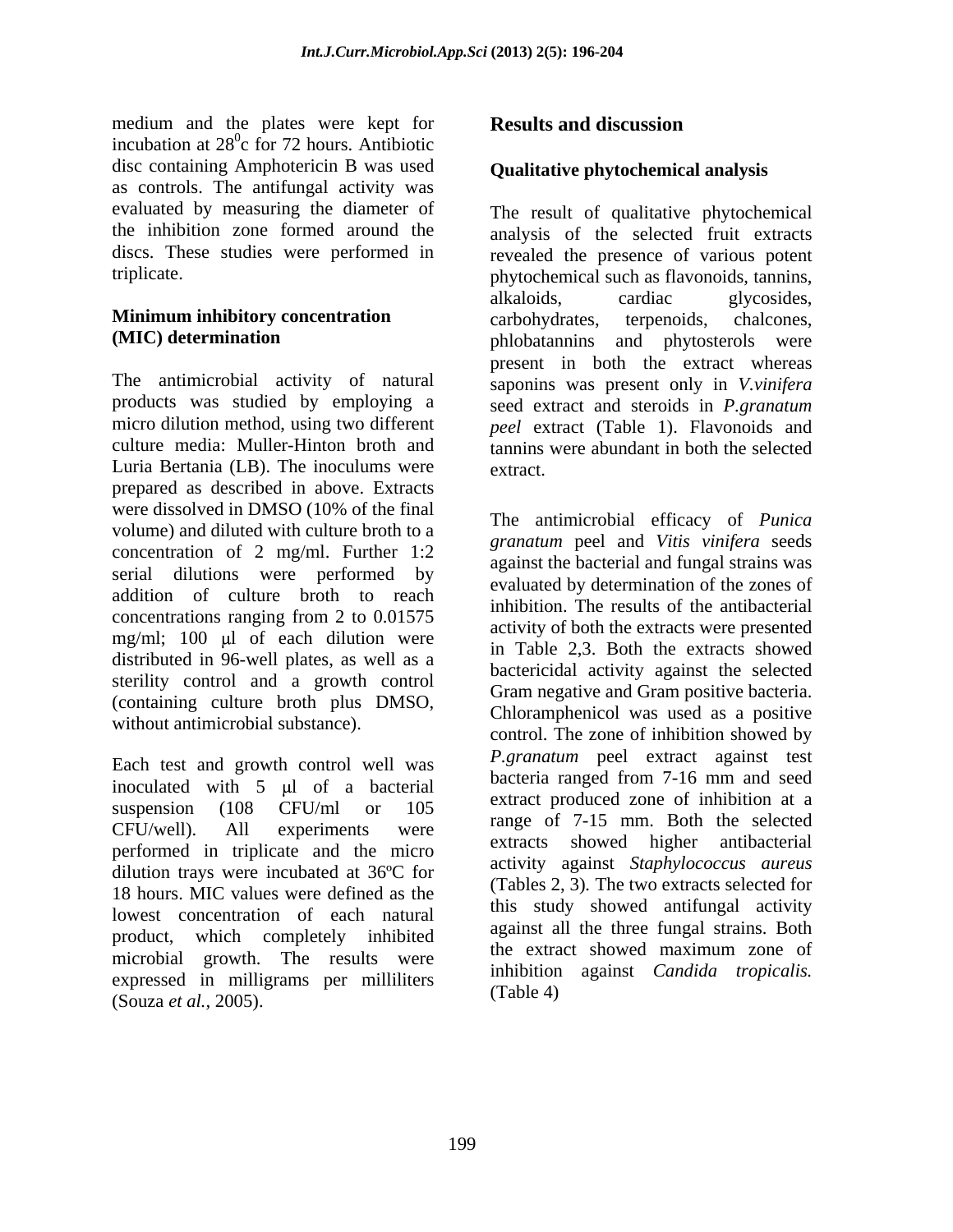| Phytochemicals                      | Punica granatum Peel | Vitis vinifera seeds |
|-------------------------------------|----------------------|----------------------|
| Flavonoids                          |                      | $++$                 |
|                                     |                      |                      |
|                                     |                      |                      |
| Anthraquines<br>Saponins<br>Tannins | ┿                    | $++$                 |
| Aminoacids                          |                      |                      |
| Carbohydrates                       |                      |                      |
| Phlobatannins                       |                      |                      |
| Chalcones                           |                      |                      |
| Alkaloids                           |                      | $^{++}$              |
| Steroids                            |                      |                      |
| Terpenoids                          |                      |                      |
| Phytosterol                         |                      |                      |
| Cardiac Glycosides                  |                      |                      |

| Table.1 Qualitative analysis Pu<br>a <i>a granatum</i> Peel and <i>Vitis</i><br>$\cdot$ $\cdot$<br>tis vinifera seed extract<br>$P$ <i>unic</i> |  |
|-------------------------------------------------------------------------------------------------------------------------------------------------|--|
| r well diffusion method<br>Antimicrobial activity by Aga                                                                                        |  |

**Table.2** Antibacterial activity of *Punica granatum* peel extract against selected bacteria

|      |                           |             |         |    |          | <b>Zone of Inhibition (mm)</b> |                        |
|------|---------------------------|-------------|---------|----|----------|--------------------------------|------------------------|
| S.No | Microorganism             | <b>1000</b> | -500    |    | 100      | DMSO                           | <b>Chloramphenicol</b> |
|      |                           | <u>. .</u>  | $\mu$ g | нσ | <u>.</u> |                                |                        |
|      | Staphylococcus aureus     |             |         |    |          |                                |                        |
|      | <b>Bacillus circulans</b> |             | $\perp$ |    |          |                                |                        |
|      | Salmonella typh           |             |         |    |          |                                |                        |
|      | Klebsiella pneumonia      |             | ┸       |    |          |                                |                        |
|      | <i>V.vulnificus</i>       |             |         |    |          |                                |                        |

**Table. 3** Antibacterial activities of *Vitis vinifera* seed extract against selected bacteria

|      | $- - -$                              |                          |              |                         | <b>Zone of Inhibition (mm)</b> |
|------|--------------------------------------|--------------------------|--------------|-------------------------|--------------------------------|
| S.No | Microorganism                        |                          |              |                         | Chloramphenicol<br><b>DMSO</b> |
|      |                                      | $\overline{\phantom{a}}$ |              | $\mu$ g $\mu$ g $\mu$ g |                                |
|      | <i>vohylococcus aureus</i><br>$\sim$ |                          | ⊥ J          | . .                     |                                |
|      | <b>Bacillus circulans</b>            |                          |              |                         |                                |
|      | Salmonella typhi                     |                          |              |                         |                                |
|      | Klebsiella pneumonia                 |                          |              |                         |                                |
|      | <i>V.vulnificus</i>                  |                          | $\mathbf{v}$ |                         |                                |

## **Table. 4** Antifungal activity of fruit extracts against selected strains

| S.No | Microorganism               | <i>Cryptococcus</i><br>Candida albicans<br>neoformans<br>Zone of Inhibition (mm) |              |        |                              |  |           | Candida tropicalis |        |                               |  |  |  |
|------|-----------------------------|----------------------------------------------------------------------------------|--------------|--------|------------------------------|--|-----------|--------------------|--------|-------------------------------|--|--|--|
|      |                             | Day 1                                                                            | $\vert$ Day2 |        | $\vert$ Day3   Day 1   Day 2 |  | $\bf Day$ |                    |        | $\vert$ Day 1   Day 2   Day 3 |  |  |  |
|      | <i>Punica granatum</i> Peel |                                                                                  |              | $ -$   |                              |  |           | 1 <sub>0</sub>     | $\sim$ | 15                            |  |  |  |
|      | Vitis vinifera seeds        |                                                                                  |              |        |                              |  |           |                    |        |                               |  |  |  |
|      | $\mathsf{A}$ mphotericin B  |                                                                                  | 1 J          | $\sim$ | $\sim$ $\sim$                |  |           | ΙJ                 | 18     | 20                            |  |  |  |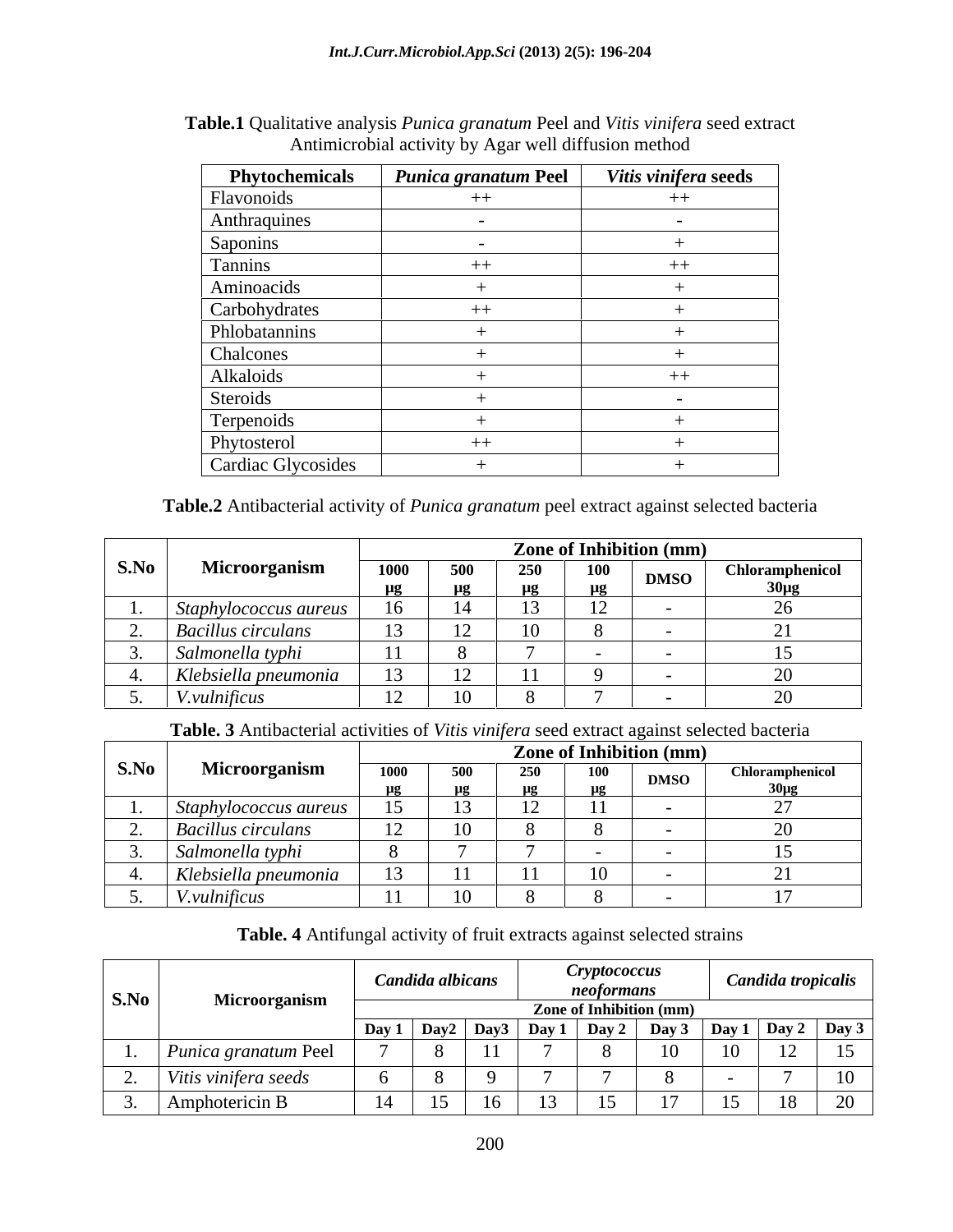The alcoholic extract of *Punica granatum* Stigmasterol is present only in *V.vinifera* peel and *Vitis vinifera* seeds showed antimicrobial activity against each of the Vijayalakshmi, 2011). Sterol molecules tested strains at different concentration. shows antibacterial activity and their mode The values of *Punica granatum* peel extract ranged from  $62.50$  to  $1000 \mu g$ / mL and *Vitis vinifera* seed extract showed membrane ultimately leading to pore activity varying from 125 to >1000 $\mu$ g/mL formation and degradation of the bacterial against the selected strains. The MICs components (Devjani Chakraborty and determined by micro dilution method Barkha Shah, 2011).*P.granatum* peel *and* confirmed the results obtained using the *V.vinifera* seed extracts contains 4H disc diffusion method. The MIC results Pyran-4-one,2,3-dihydro-3,5-dihydroxy-6 showed both *Punica granatum* peel and methyl- a flavonoid fraction (Ashok kumar *Vitis vinifera* extracts showed growth inhibition of *Staphylococcus aureus* at lowest concentration (Tables 5, 6). inflammatory activities (Teoh *et al.*, 2011:

Phytonutrients and secondary metabolites *al*., 2010) which may play a role inanti naturally occurring from plants possess antimicrobial activity (Srikumar *et al*., 2007).The antibacterial activity of the extracts may be due to the presence of Most of the antibiotics used nowadays several metabolic toxins. Several have lost their effectiveness due to the metabolites from plant materials, including development of resistant strains of alkaloids, tannins and sterols possess antimicrobial activity (Leven *et al*., 1979) expression of resistance genes (Davis, .The site and the number of hydroxyl groups on the phenol components may increase the toxicity against the effects such as hypersensitivity, immune microorganisms. Tannins are water soluble suppression and allergic reactions (Ahmad polyphenols known as tannic acid acts as *et al.*, 1998).Therefore, more interest is antimicrobial agents. Presence of tannins is shown to develop alternative antimicrobial to prevent the development of drugs for the treatment of infectious microorganism by precipitating microbial diseases without side effects. (Berahou *et*  proteins (Pranay Jain and GulhinaNafis, 2011)*.* The antimicrobial properties of results of present study support the tannins might be related to their ability to inactivate microbial adhesions, enzymes, *P.granatum* and *V.vinifera* extracts which and cell envelope transport proteins, their complexity with polysaccharides, and their ability to modify the morphology of anti-microbial agents as new drugs for the microorganisms **(**Cowan, 1999). Sterol therapy of infectious diseases caused by molecules Gamma.-Sitosterol is present in both the selected extracts whereas

seed extract (Ashok kumar of action may be due to surface interaction of it with the bacterial cell wall and and Vijayalakshmi, 2011) which possess anti-microbial, anti-oxidant and anti-Kumar and Maneemegalai 2008; Kumar *et*  microbial activity of the extract against the selected microbial strains.

microbes, which is primarily due to the 1994; Service, 1995).The antibiotics are sometimes associated with serious side *al*., 2007; Salomao *et al*., 2008). The traditional usage of plant materials possess compounds with antibacterial and antifungal potential that can be used as pathogens.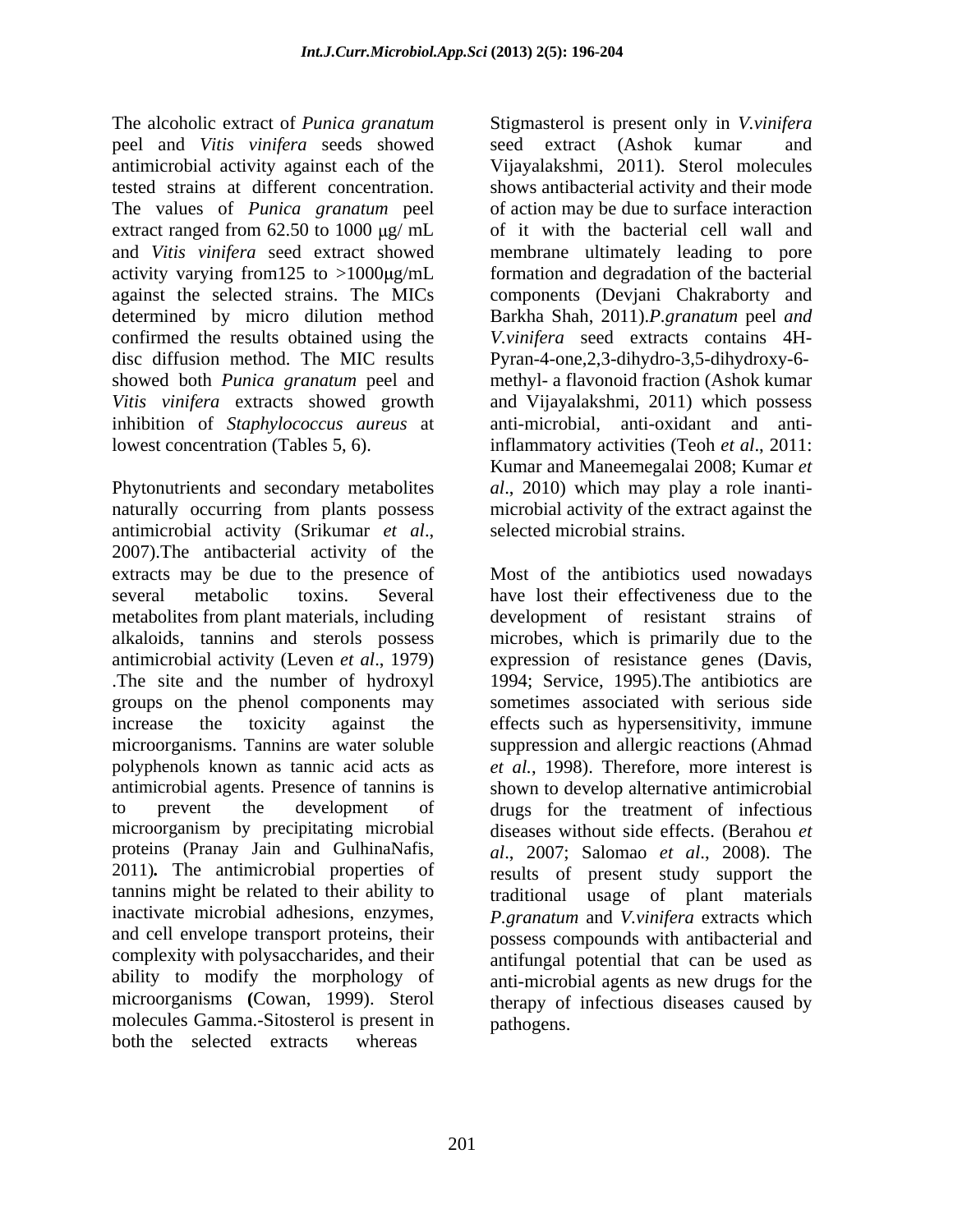| S.No |                           |         |      |        |               |     | Minimum Inhibitory Concentration (µg/ml) |                |
|------|---------------------------|---------|------|--------|---------------|-----|------------------------------------------|----------------|
|      | Microorganism             | $>1000$ | 1000 | 500    | 250<br>43V    | 125 | 61.50                                    | $31.25$ 15.175 |
|      | Staphylococcus aureus     |         |      |        |               |     |                                          |                |
|      | <b>Bacillus circulans</b> |         |      |        | $+$           |     |                                          |                |
|      | Salmonella typhi          |         |      |        | $+$           |     |                                          |                |
|      | Klebsiella pneumonia      |         |      | $\sim$ | $\sim$        |     |                                          |                |
|      | <i>V.vulnificus</i>       |         |      |        | -             |     |                                          |                |
|      | Candida albicans          |         |      |        | $+$           |     |                                          |                |
|      | C.neoformans              |         |      |        | -             |     |                                          |                |
|      | Candida tropicalis        |         |      | $\sim$ | $\sim$ $\sim$ |     |                                          |                |

## **Table.5** Minimum Inhibitory Concentration of *Punica granatum* peel extract against selected microorganisms

**Table.6** Minimum Inhibitory Concentration of *Vitis vinifera* seed extract against selected microorganisms

| S.No |                       |        |                |        |     |     | <b>Minimum Inhibitory Concentration (μg/ml)</b> |                  |
|------|-----------------------|--------|----------------|--------|-----|-----|-------------------------------------------------|------------------|
|      | Microorganism         |        | $>1000$   1000 | 500    | 250 | 125 | 61.50                                           | $31.25$   15.175 |
|      | Staphylococcus aureus |        |                |        |     |     |                                                 |                  |
|      | Bacillus circulans    |        |                |        |     |     |                                                 |                  |
|      | Salmonella typhi      |        |                |        |     |     |                                                 |                  |
|      | Klebsiella pneumonia  |        |                |        |     |     |                                                 |                  |
|      | <i>V.vulnificus</i>   |        |                |        |     |     |                                                 |                  |
|      | Candida albicans      |        |                |        |     |     |                                                 |                  |
|      | C. neoformans         |        |                |        |     |     |                                                 |                  |
|      | Candida tropicalis    | $\sim$ |                | $\sim$ |     |     |                                                 |                  |

 $+=$  growth of organism,  $=$  inhibition of growth

## **References**

- 
- Ahmad, I., Z. Mehmood and Mohammad, medicinal plants for their antimicrobial properties. J. Ethnopharmacol. 62: M.
- Adhami, V.M., and Mukhtar, H. 2006. Ashok Kumar, K., and Vilayalakshmi K. Polyphenols from green tea and 2011. GC-MS Analysis of pomegranate for prevention of prostate phytochemical constituent in Ethnolic cancer. Free. Rad. Res. 40(10): 1095- extract of *Punica granatum* peel and 104. *Vitis vinife*ra seeds. Int.J.Pharma. Bio 2011. GC-MS Analysis of sci. 2 (4):  $461 - 468$ .
	- F. 1998. Screening of some Indian Bandow, J. E., H. BrotzLeichert, L.I.O. 183–93. 948-955. Leichert, H. Labischinski and Hecker, 2003. Agent. Chemother. 47: 948-955.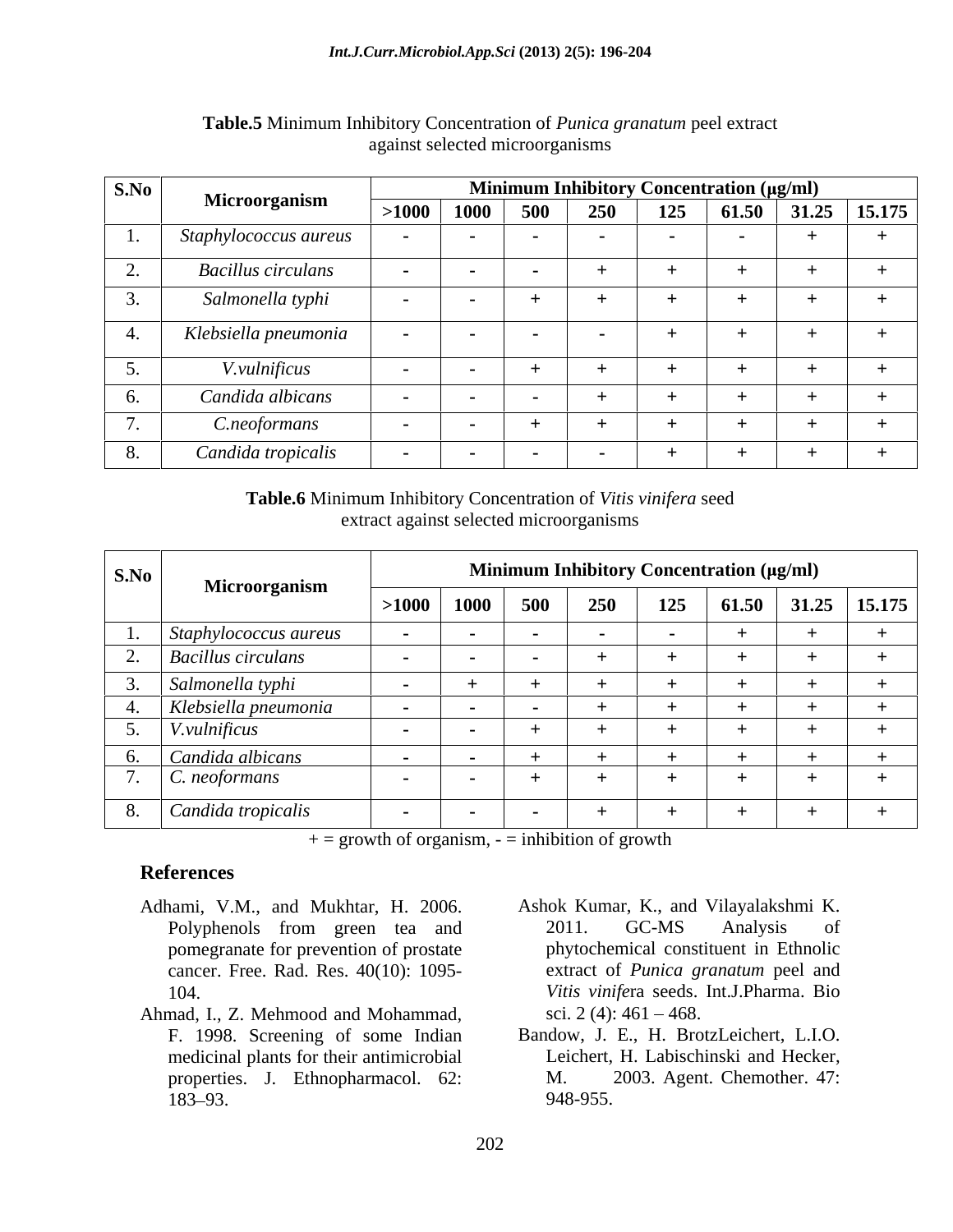- Bauer, A.W., M.M. Kriby, J.C. Sherris and Kokate, K., R. Lakshmiah and Ramasastri, susceptibility testing by a standardized
- Belguith, H., and Kthiri, F. 2010.
- Berahou, A., A. Auhmani, N. Fdil, A. 2007. Antibacterial activity of *Quercus ilex* bark's extracts.J. Ethnopharmacol.
- of polyphenolic grape seed extract.
- Cowan, M. M., 1999. Plants products as
- Davis, J. 1994. Inactivation of antibiotics and the dissemination of resistance genes. Science. 264: 375–82. Mediterraneennes.pp.231-35.
- of pomegranate (*Punica granatum*)
- Jaenicke, C. 2004. PDR for herbal 207.<br>medicines,  $3^{rd}$  ed., Thomson PDR: Leven, N
- Harborne, J.B., 1998. Phytochemical Plant Analysis, 3rd Edition, Chapman 36:311-12.
- Jayaprakasha,G.K., P.S. Negi and Jena, Modern Medicine. CRC Press*/*Taylor
- Khandelwal, N.K., 1999. Newsletter of
- Truck, M .1966. Antibiotic 1995. Chemical components of plants. J.Nutri. Dietic. 6: 200.
- single disk method. Am. J. Clin.Pathol. Kouassi, Y., and Shelef, L.A.1998. 45: 493-6. Inhibition of *Listeria monocytogenes* Inhibitory effect of aqueous extract of of the acid with cysteinyl residues. J Allium Sativum. Afri. J. Microbiol. by cinnamic acid—possible interaction .Food. Saf.18(3):231–42.
- Res. 4(5): 328-338 Kumar, M.S. and S. Maneemegalai, 2008. Benharref, M. Jana and Gadhi, C. A. *Lantana camara Linn* against 112: 426–9. Res. 2(3-4): 39-43. Evaluation of larvicidal effect of *Lantana camara Linn* against species *Aedesaegyptiand Culexquinquefasciatus*. Adv. Biol. Res. 2(3-4): 39-43.
- Chedea,V.S., C. Braicu and Socaciu, C. Kumar, P.P., S. Kumaravel and Lalitha, 2010. Antioxidant/prooxidant activity C. 2010. Screening of antioxidant Food. Chem.121: 132-139, study of *Vitex negundo*. Afri.J. activity, total phenolics and GCMS Biochem. Res. 47(7): 191-195.
	- antimicrobial agents. Clin.Microbio. Lansky, E.P., S. Shubert and Rev. 12: 564–82(3): 192-199. Neeman, I.2004. Pharmacological and Lansky, E.P., S. Shubert and therapeutic properties of pomegranate. CIHEAM-Options
- Faria, A., R. Monteiro, N. Mateus, I. Larson, A.E., R.R.Y.Yu, O.A. Lee, S. Azevedo and Calhau, C. 2007. Effect Price, G.J. Haas and Johnson, juice intake on hepatic oxidative stress. Eur. J. Nutr. 46(5): 271-8. monocytogenes in media and in food. Gruenwald, J., B.A. Brendler and Int. J. Food. Microbiol. 33(2–3):195– Price, G.J. Haas and Johnson, E.A.1996. Antimicrobial activity of hop extracts against Listeria 207.
	- medicines, 3<sup>rd</sup> ed., Thomson PDR: Leven, M. D., B.D.A. Vanden, T. Marten, Montvale, NJ. A. Vilientmick and Lomweas, E. C. methods guide to modern Technique of biological activity. Planta Med. 1979. Screening of higher plants for biological activity. Planta Med.  $36:311 - 12.$
	- and Hall, London.1 pp. 135. Olila, D., Olwa-Odyek and Opuda-Asibo B.S. 2006. In: NP Seeram, RN activities of extracts of Zanthoxylum Schulman, and D. Heber. *chalybeum* and *Warburgiau gandensis*, Pomegranates: Ancient Roots to Ugandan medicinal plants. Afr. Health. J. 2001, Antibacterial and antifungal activities of extracts of *Zanthoxylum chalybeum* and *Warburgiau gandensis*, Ugandan medicinal plants. Afr. Health. Sci. 1(2):66-72.
	- and Francis, Boca Raton. pp. 167–183. Pawar, P.L., and Nabar, B.M. 2010. Effect AIDCOC. 2.pp. 11 Different Ointment Bases on MDRof Plant Extracts Formulated in